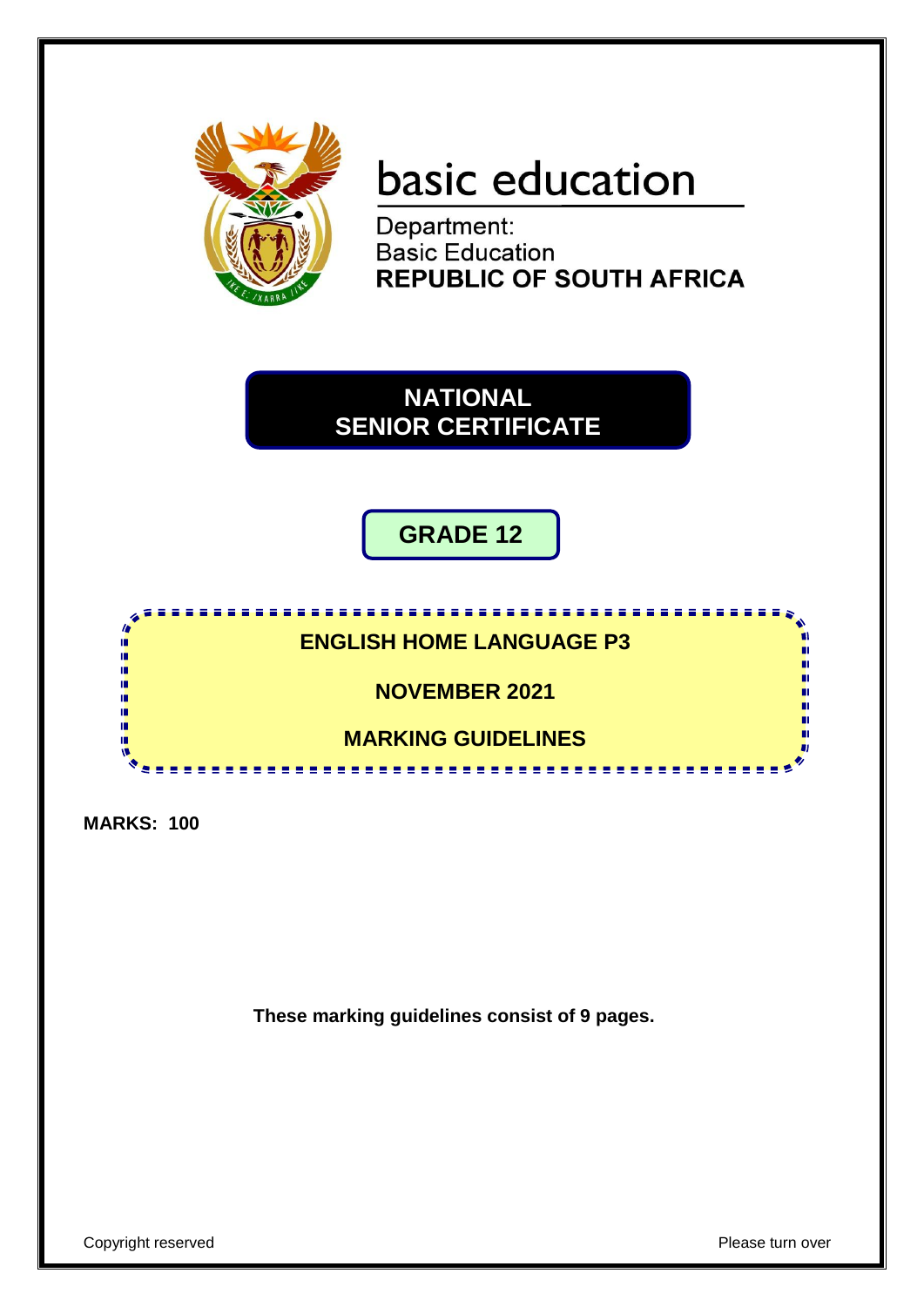### **INFORMATION FOR THE MARKER**

In assessing a candidate's work, the following aspects, among others, drawn from the assessment rubric, must be borne in mind:

- $\bullet$ The overall effect of planning, drafting, proofreading and editing of the work on the final text produced
- $\bullet$ Awareness of writing for a specific purpose, audience and context – as well as register, style and tone – especially in SECTION B
- $\bullet$ Grammar, spelling and punctuation
- $\bullet$ Language structures, including an awareness of critical language
- $\bullet$ Choice of words and idiomatic language
- $\bullet$ Sentence construction
- $\bullet$ Paragraphing
- $\bullet$ Interpretation of the topic that will be reflected in the overall content: the introduction, the development of ideas and the conclusion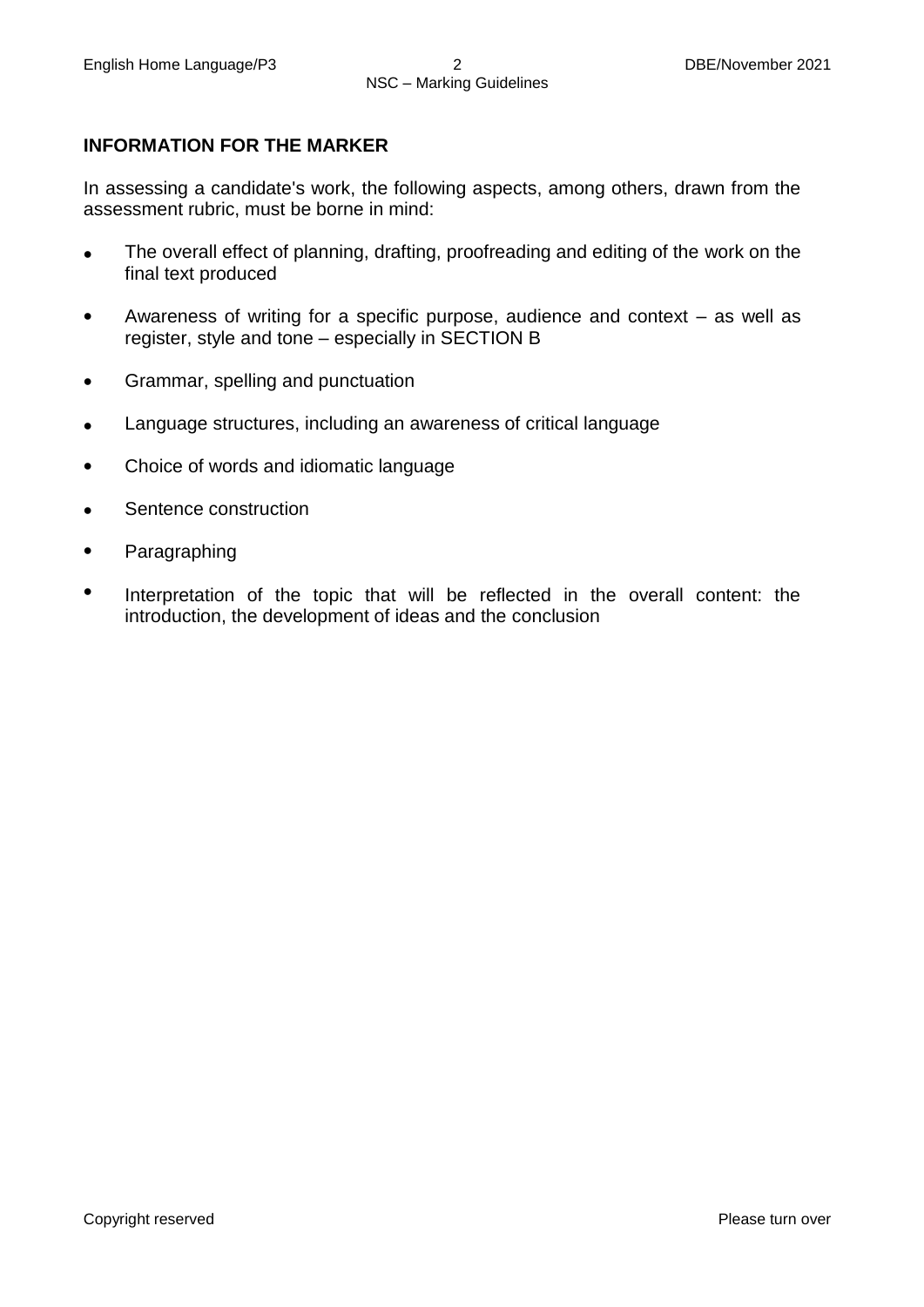### **SUGGESTED APPROACH TO MARKING**

#### **SECTION A: ESSAY**

Refer to SECTION A: Rubric for Assessing an Essay found on pages 7 and 8 of these marking guidelines.

| <b>CRITERIA USED FOR ASSESSMENT</b> |              |
|-------------------------------------|--------------|
| <b>CRITERIA</b>                     | <b>MARKS</b> |
| Content and planning (60%)          | 30           |
| Language, style and editing (30%)   | 15           |
| Structure (10%)                     | .5           |
| <b>TOTAL</b>                        | 50           |

- 1. Read the whole piece and decide on a category for CONTENT AND PLANNING.
- 2. Re-read the piece and select the appropriate category for LANGUAGE, STYLE AND EDITING.
- 3. Re-read the piece and select the appropriate category for STRUCTURE.

#### **SECTION B: TRANSACTIONAL TEXTS**

Refer to SECTION B: Rubric for Assessing Transactional Texts found on page 9 of these marking guidelines.

| <b>CRITERIA USED FOR ASSESSMENT</b> |              |
|-------------------------------------|--------------|
| <b>CRITERIA</b>                     | <b>MARKS</b> |
| Content, planning and format (60%)  | 15           |
| Language, style and editing (40%)   | 10           |
| <b>TOTAL</b>                        | 25           |

- 1. Read the whole piece and decide on a category for CONTENT, PLANNING AND FORMAT.
- 2. Re-read the piece and select the appropriate category for LANGUAGE, STYLE AND EDITING.

#### **NOTE:**

- Various formats of transactional/referential/informational texts have been taught/ are in current practice. This has to be considered when assessing the format.
- Give credit for appropriateness of format.
- Look for a logical approach in all writing.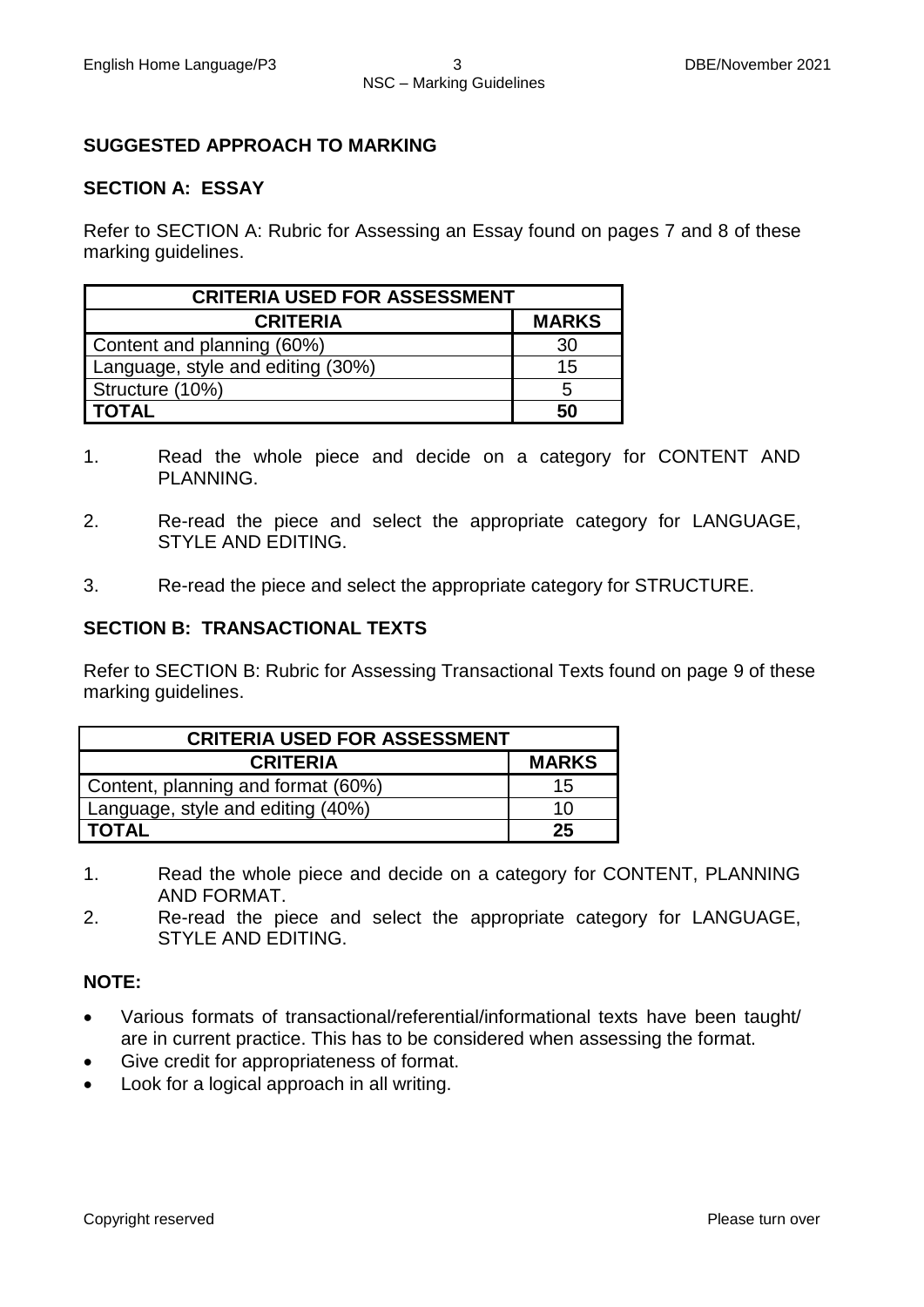#### **NOTE:**

- **The points given below each topic in these marking guidelines serve only as a guide to markers.**
- **Allowance must be made for a candidate's own interpretation of the topic, even if it differs from the given points or a marker's own views or interpretations.**

## **SECTION A: ESSAY**

#### **QUESTION 1**

Candidates are required to write ONE essay of 400–450 words (2–2½ pages) on ONE of the given topics. Candidates may write in any genre: narrative, descriptive, reflective, discursive, argumentative, or any combination of these.

#### 1.1 **My stumbling blocks became my stepping stones.**

 Responses could include circumstances/challenges that the narrator had overcome and that helped him/her to progress. **[50]**

1.2 **'If I were not African, I wonder whether it would be clear to me that Africa is a place where the people do not need limp gifts of fish but sturdy fishing rods and fair access to the pond.' – Chimamanda Ngozi Adichie**

- Candidates could address self-reliance as opposed to charity.
- Focus could be on fair opportunity.
- The misunderstood African identity could be discussed. **[50]**

#### 1.3 **There is no place for traditional values in modern society.**

- Candidates could argue for or against the motion.
- Candidates could also present a mixed response. **[50]**

#### 1.4 **The magic of a South African summer**

The unique appeal of a South African summer should be explored. **[50]**

#### 1.5 **A mask … a mistake … hilarious!**

- Candidates should recount a humorous story/anecdote, relating to a mask.
- Credit literal/figurative interpretations of the topic. **[50]**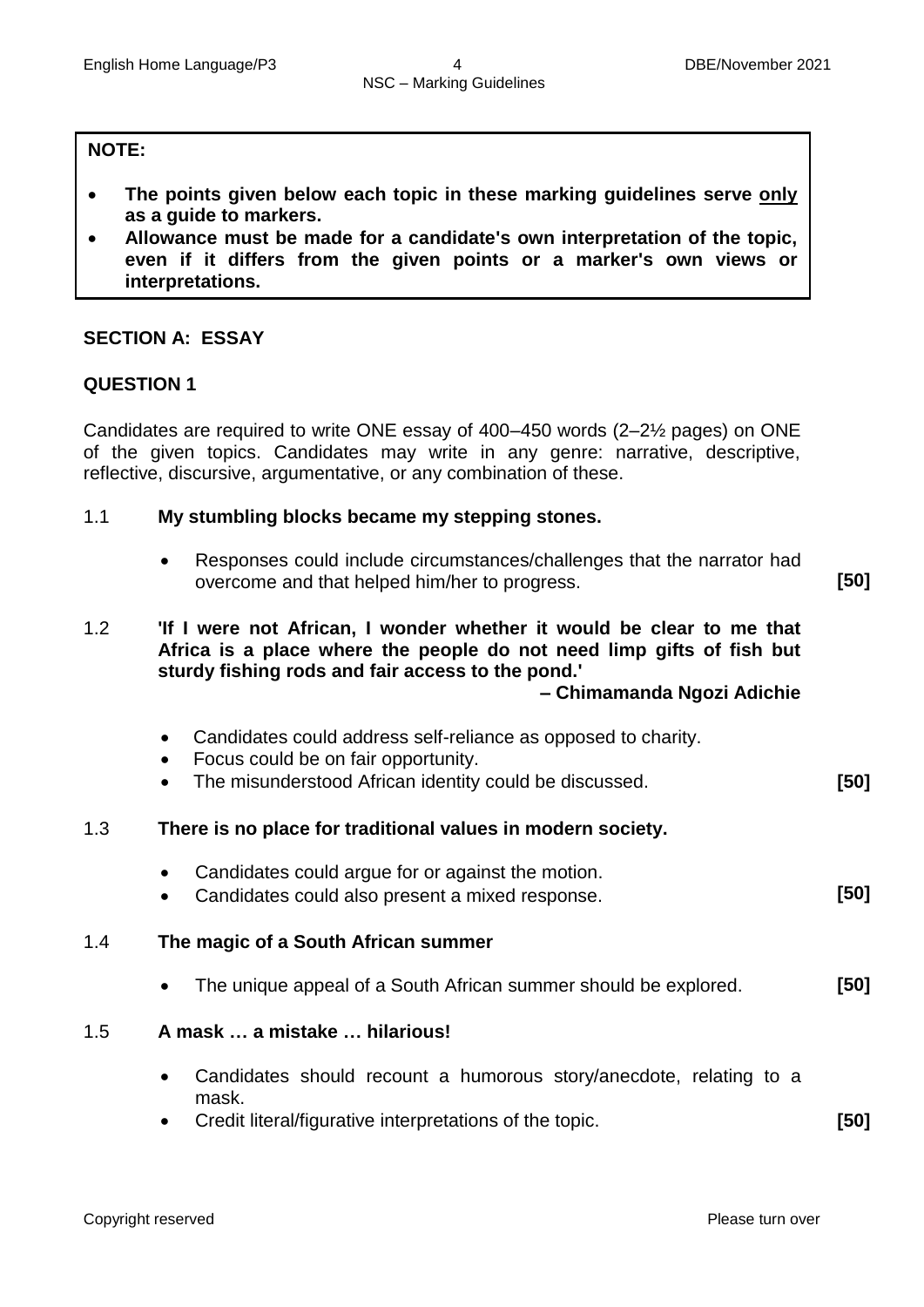| 1.6 | <b>NOTE:</b> There must be a clear link between the essay and the picture chosen. |
|-----|-----------------------------------------------------------------------------------|
|-----|-----------------------------------------------------------------------------------|

|       | <b>TOTAL SECTION A:</b>                                         | 50   |  |  |  |  |
|-------|-----------------------------------------------------------------|------|--|--|--|--|
|       | Credit literal, figurative and/or mixed responses.<br>$\bullet$ | [50] |  |  |  |  |
| 1.6.3 | <b>The Car</b>                                                  |      |  |  |  |  |
|       | Credit literal, figurative and/or mixed responses.<br>$\bullet$ | [50] |  |  |  |  |
| 1.6.2 | Robot and human hand                                            |      |  |  |  |  |
|       | Credit literal, figurative and/or mixed responses.<br>$\bullet$ | [50] |  |  |  |  |
| 1.6.1 | <b>Child and cat</b>                                            |      |  |  |  |  |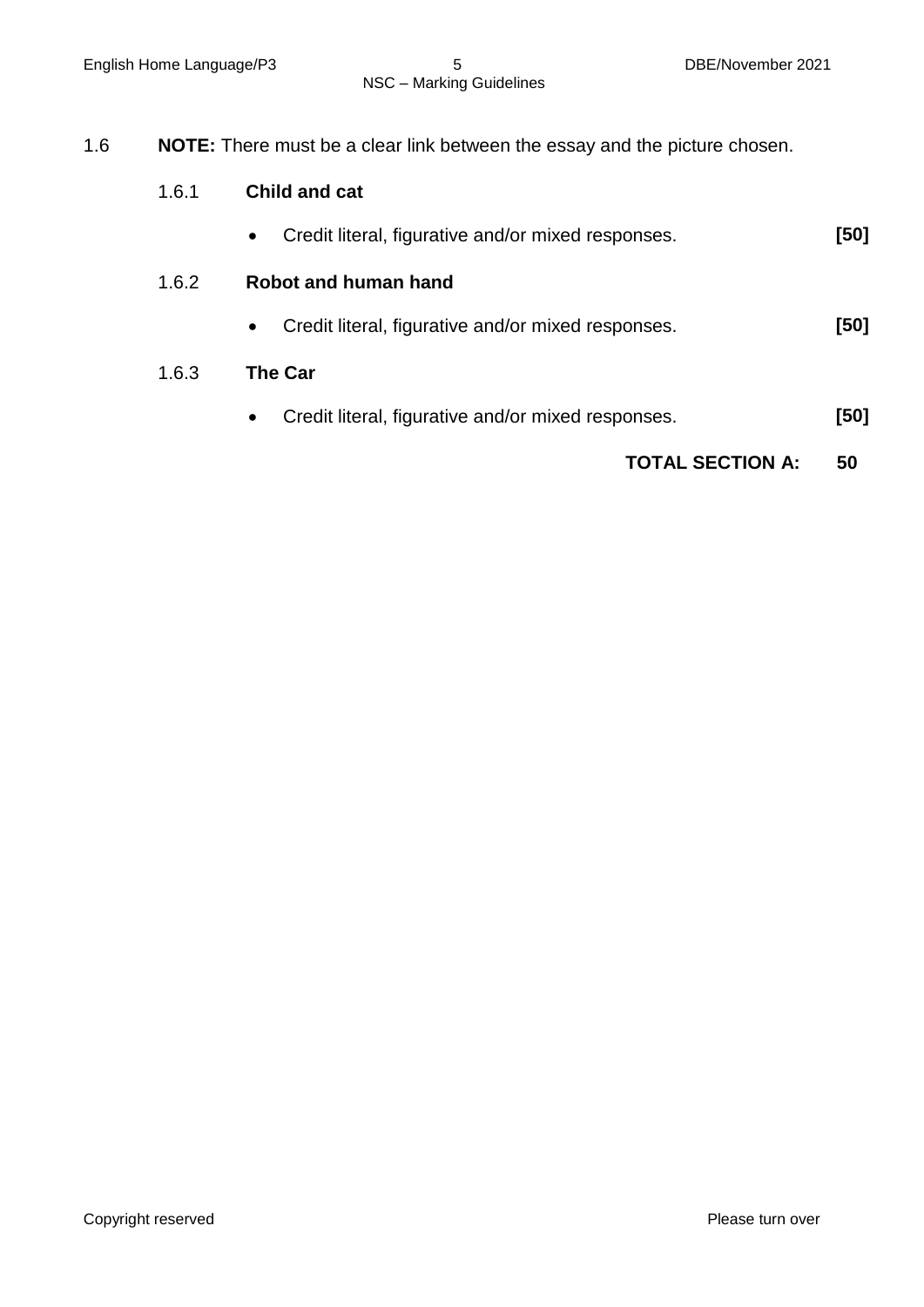#### NSC – Marking Guidelines

#### **SECTION B: TRANSACTIONAL TEXTS**

#### **QUESTION 2**

Candidates are required to respond to TWO of the topics set. The body of each response should be 180–200 words (20–25 lines) in length. The language, register, style and tone must be appropriate to the context.

#### 2.1 **FORMAL SPEECH**

- The speech could be inspirational/motivational and/or galvanise public support/provide updates.
- Register should be appropriate. **[25]**

#### 2.2 **MAGAZINE ARTICLE**

- The candidate should appeal to the reader's patriotism and dispel the notion that emigrating is a solution.
- Format: headline is essential; by-line is optional **[25]**

#### 2.3 **E-MAIL**

- The candidate must motivate the organisation's suitability to be a beneficiary, by focusing on the profile of the organisation/the needs and possibly the management plan designed for the distribution of the personal protective equipment.
- Format: sender's and recipient's e-mail addresses; subject line; salutation and signing off; appropriate register/tone **[25]**

#### 2.4 **DIALOGUE**

- The employee could acquiesce or object to the employer's request.
- Valid dialogue format should be used. **[25]**

#### 2.5 **LETTER TO THE PRESS**

- The candidate should present his/her views on beauty pageants.
- Format: own address, date, addressee, subject line, salutation and signing-off **[25]**

#### 2.6 **FORMAL REPORT**

- The report should focus on under-utilisation of public libraries.
- Format: headline; terms of reference; procedure; findings; conclusion; recommendations **[25]**

#### **TOTAL SECTION B: 50 GRAND TOTAL: 100**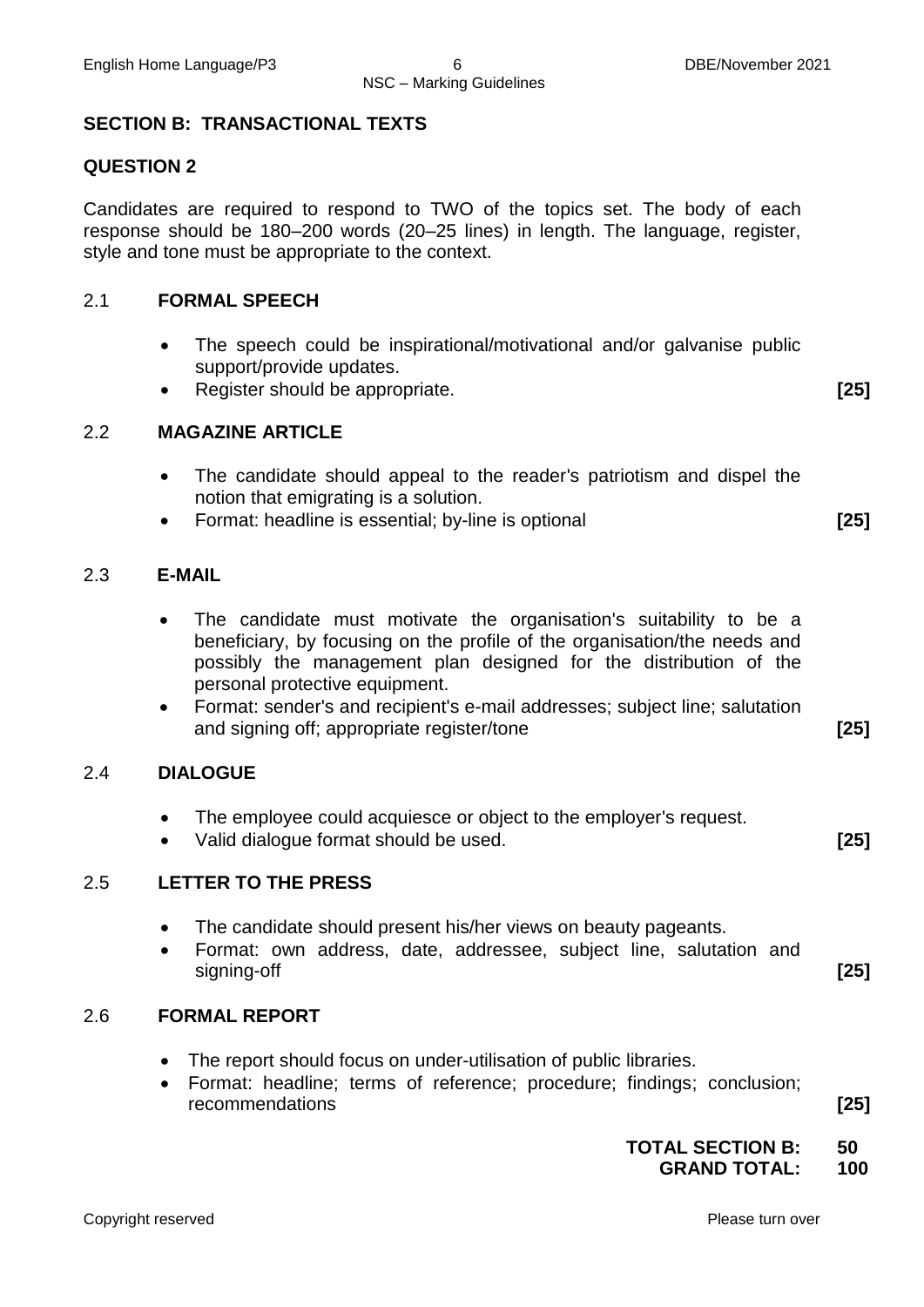#### **NOTE:**

- Always use the rubric when marking the creative essay (Paper 3, SECTION A).
- Marks from 0–50 have been divided into FIVE major level descriptors.
- In the Content, Language and Style criteria, each of the five level descriptors is divided into an upper-level and a lower level subcategory with the applicable mark range and descriptors.
- Structure is not affected by the upper-level and lower-level division.

## **ASSESSMENT RUBRIC FOR ESSAY – HOME LANGUAGE [50 MARKS]**

| <b>Criteria</b>     |       | <b>Exceptional</b>        | <b>Skilful</b>          | <b>Moderate</b>         | <b>Elementary</b>    | Inadequate             |
|---------------------|-------|---------------------------|-------------------------|-------------------------|----------------------|------------------------|
| <b>CONTENT AND</b>  |       | $28 - 30$                 | $22 - 24$               | $16 - 18$               | $10 - 12$            | 4–6                    |
| <b>PLANNING</b>     |       | -Outstanding/Striking     | -Very well-crafted      | -Satisfactory response  | -Inconsistently      | -Totally irrelevant    |
|                     |       | response beyond normal    | response                | -Ideas are reasonably   | coherent response    | response               |
| (Response and       | level | expectations              | -Fully relevant and     | coherent and convincing | -Unclear ideas and   | -Confused and          |
| ideas)              |       | -Intelligent, thought-    | interesting ideas with  | -Reasonably organised   | unoriginal           | unfocused ideas        |
| Organisation of     |       | provoking and mature      | evidence of maturity    | and coherent, including | -Little evidence of  | -Vague and repetitive  |
| ideas for planning; | Upper | ideas                     | -Very well organised    | introduction, body and  | organisation and     | -Unorganised and       |
| Awareness of        |       | -Exceptionally well       | and coherent, including | conclusion              | coherence            | incoherent             |
| purpose, audience   |       | organised and coherent,   | introduction, body and  |                         |                      |                        |
| and context         |       | including introduction,   | conclusion              |                         |                      |                        |
|                     |       | body and conclusion       |                         |                         |                      |                        |
| <b>30 MARKS</b>     |       | $25 - 27$                 | $19 - 21$               | $13 - 15$               | $7 - 9$              | $0 - 3$                |
|                     |       | -Excellent response but   | -Well-crafted response  | -Satisfactory response  | -Largely irrelevant  | -No attempt to respond |
|                     |       | lacks the exceptionally   | -Relevant and           | but some lapses in      | response             | to the topic           |
|                     | level | striking qualities of the | interesting ideas       | clarity                 | -Ideas tend to be    | -Completely irrelevant |
|                     |       | outstanding essay         | -Well organised and     | -Ideas are fairly       | disconnected and     | and inappropriate      |
|                     |       | -Mature and intelligent   | coherent, including     | coherent and convincing | confusing            | -Unfocused and         |
|                     | ower  | ideas                     | introduction, body and  | -Some degree of         | -Hardly any evidence | muddled                |
|                     |       | -Skilfully organised and  | conclusion              | organisation and        | of organisation and  |                        |
|                     |       | coherent, including       |                         | coherence, including    | coherence            |                        |
|                     |       | introduction, body and    |                         | introduction, body and  |                      |                        |
|                     |       | conclusion                |                         | conclusion              |                      |                        |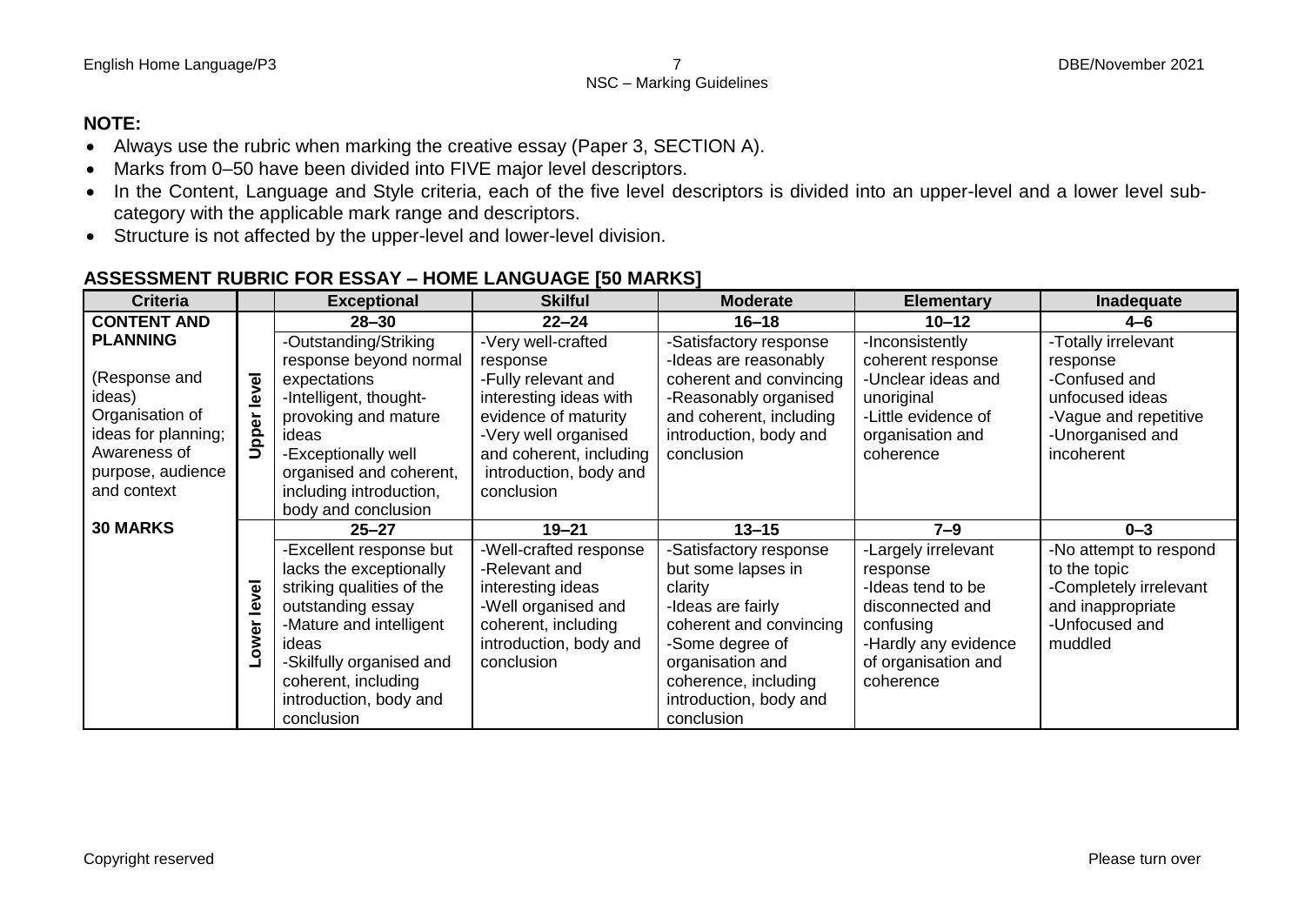## **ASSESSMENT RUBRIC FOR ESSAY – HOME LANGUAGE [50 MARKS] (continued)**

| <b>Criteria</b>    |             | <b>Exceptional</b>         | <b>Skilful</b>          | <b>Moderate</b>           | <b>Elementary</b>        | Inadequate                 |
|--------------------|-------------|----------------------------|-------------------------|---------------------------|--------------------------|----------------------------|
| <b>LANGUAGE,</b>   |             | $14 - 15$                  | $11 - 12$               | $8 - 9$                   | $5 - 6$                  | $0 - 3$                    |
| <b>STYLE AND</b>   |             | -Tone, register, style and | -Tone, register, style  | -Tone, register, style    | -Tone, register, style   | -Language                  |
| <b>EDITING</b>     |             | vocabulary highly          | and vocabulary very     | and vocabulary            | and vocabulary less      | incomprehensible           |
|                    |             | appropriate to purpose,    | appropriate to purpose, | appropriate to purpose,   | appropriate to purpose,  | -Tone, register, style and |
| Tone, register,    |             | audience and context       | audience and context    | audience and context      | audience and context     | vocabulary not             |
| style, vocabulary  |             | -Exceptionally             | -Language is effective  | -Appropriate use of       | -Very basic use of       | appropriate to purpose,    |
| appropriate to     |             | impressive use of          | and a consistently      | language to convey        | language                 | audience and context       |
| purpose/effect and | Upper level | language                   | appropriate tone is     | meaning                   | -Tone and diction are    | -Vocabulary limitations    |
| context;           |             | -Compelling and            | used                    | -Tone is appropriate      | inappropriate            | so extreme as to make      |
| Word choice;       |             | rhetorically effective in  | -Largely error-free in  | -Rhetorical devices       | -Very limited            | comprehension              |
| Language use and   |             | tone                       | grammar and spelling    | used to enhance           | vocabulary               | impossible                 |
| conventions,       |             | -Virtually error-free in   | -Very well crafted      | content                   |                          |                            |
| punctuation,       |             | grammar and spelling       |                         |                           |                          |                            |
| grammar, spelling  |             | - Very skilfully crafted   |                         |                           |                          |                            |
|                    |             | 13                         | 10                      | 7                         |                          |                            |
| <b>15 MARKS</b>    |             | -Language excellent and    | -Language engaging      | -Adequate use of          | -Inadequate use of       |                            |
|                    |             | rhetorically effective in  | and generally effective | language with some        | language                 |                            |
|                    | Lower level | tone                       | -Appropriate and        | inconsistencies           | -Little or no variety in |                            |
|                    |             | -Virtually error-free in   | effective tone          | -Tone generally           | sentences                |                            |
|                    |             | grammar and spelling       | -Few errors in          | appropriate and limited   | -Exceptionally limited   |                            |
|                    |             | -Skilfully crafted         | grammar and spelling    | use of rhetorical devices | vocabulary               |                            |
|                    |             |                            | -Well crafted           |                           |                          |                            |
| <b>STRUCTURE</b>   |             | 5.                         | 4                       | 3                         | $\mathbf{2}$             | $0 - 1$                    |
|                    |             | -Excellent development     | -Logical development    | -Relevant details         | -Some valid points       | -Necessary points          |
| Features of text:  |             | of topic                   | of details              | developed                 | -Sentences and           | lacking                    |
| Paragraph          |             | -Exceptional detail        | -Coherent               | -Sentences, paragraphs    | paragraphs faulty        | -Sentences and             |
| development and    |             | -Sentences, paragraphs     | -Sentences,             | well-constructed          | -Essay still makes       | paragraphs faulty          |
| sentence           |             | exceptionally well-        | paragraphs logical,     | -Essay still makes        | some sense               | -Essay lacks sense         |
| construction       |             | constructed                | varied                  | sense                     |                          |                            |
|                    |             |                            |                         |                           |                          |                            |
| <b>5 MARKS</b>     |             |                            |                         |                           |                          |                            |